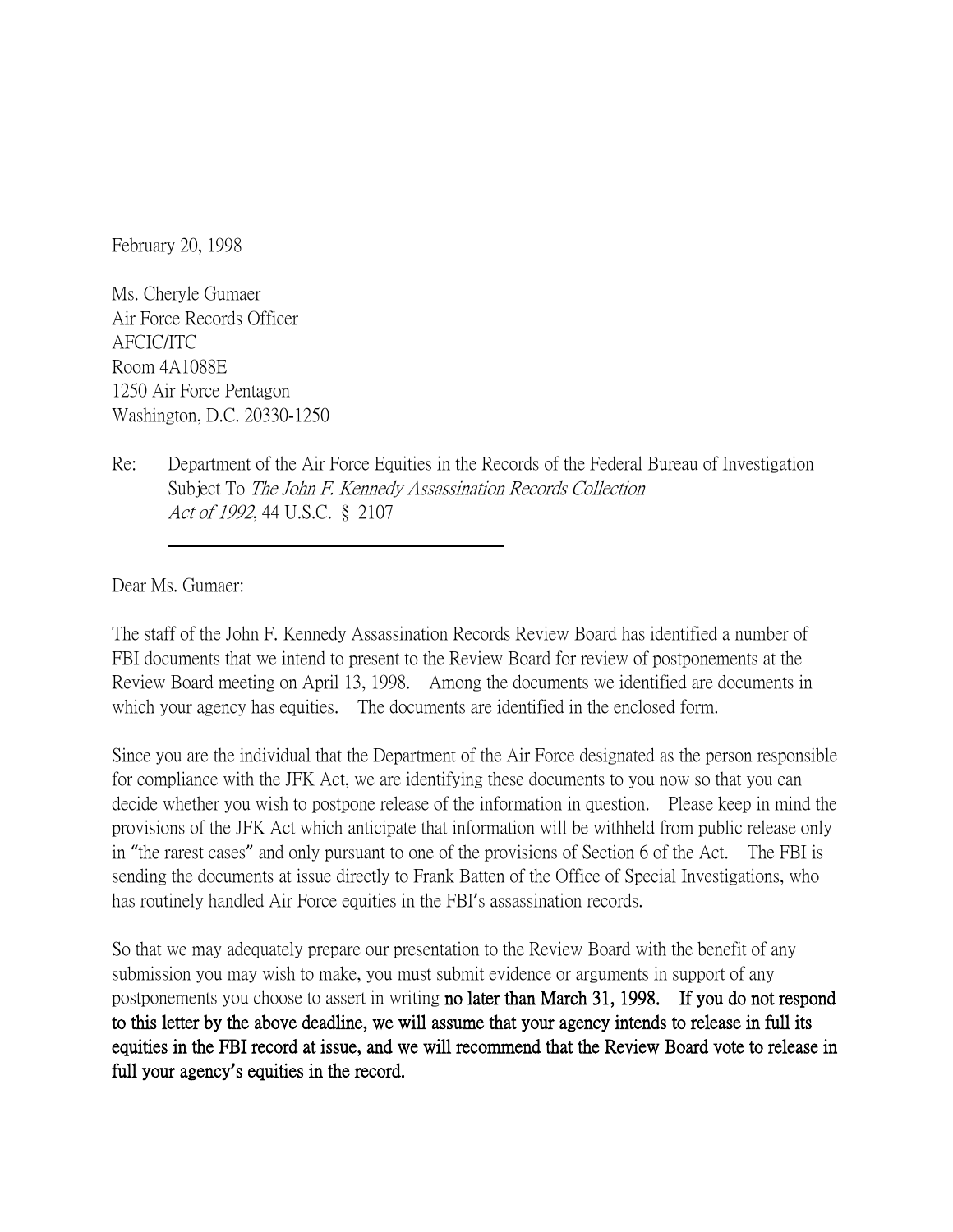Ms. Cheryle Gumaer February 20, 1998 Page 2

In many of the FBI documents with third agency equities, we believe that the third agencies could, consistent with their current guidelines for JFK assassination-related information, consent to full release of the information at issue.

If you have any questions regarding the documents identified on the enclosed forms, please call Carol Keeley or Debbie Beatty of the JFK Task Force at the FBI at (202) 324-0571 or Laura Denk or Kevin Tiernan of the Review Board staff at (202) 724-0088. Thank you, in advance, for your cooperation.

Sincerely,

T. Jeremy Gunn Executive Director

Enclosure

cc: Mr. Frank Batten Department of the Air Force Office of Special Investigations AFOSI IOC/DIR 226 Duncan Avenue, Suite 2100 Bolling Air Force Base Washington, D.C. 20332-0001